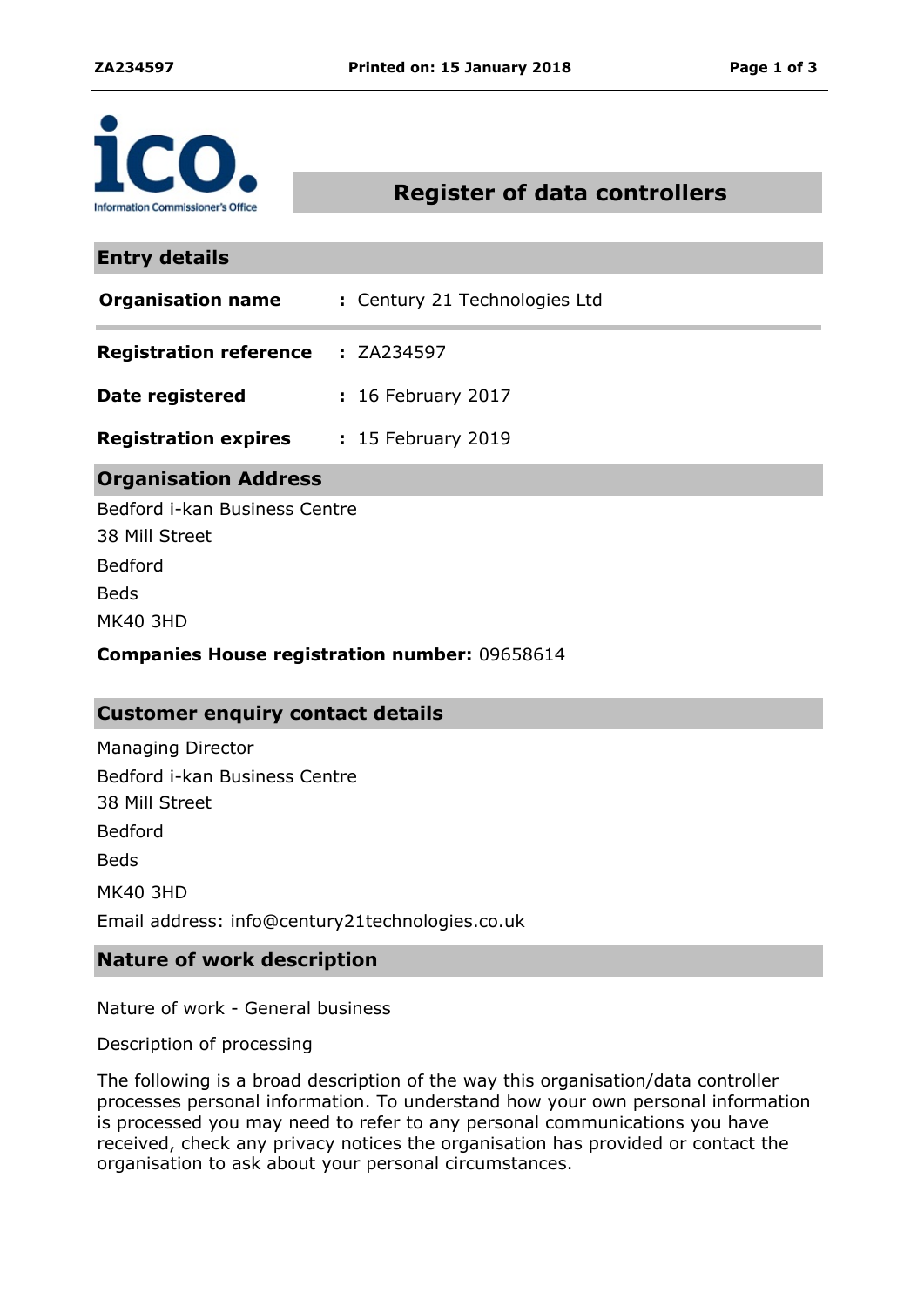### Reasons/purposes for processing information

We process personal information to enable us to promote our goods and services, to maintain our accounts and records and to support and manage our staff.

## Type/classes of information processed

We process information relevant to the above reasons/purposes. This may include:

- personal details
- family, lifestyle and social circumstances
- $\cdot$  financial details
- employment and education details
- goods or services provided

We also process sensitive classes of information that may include:

- physical or mental health details
- racial or ethnic origin
- religious or other beliefs of a similar nature
- trade union membership

#### Who the information is processed about

We process personal information about our:

- employees
- customers and clients
- suppliers and services providers
- advisers, consultants and other professional experts
- complainants and enquirers

#### Who the information may be shared with

We sometimes need to share the personal information we process with the individual themself and also with other organisations. Where this is necessary we are required to comply with all aspects of the Data Protection Act (DPA). What follows is a description of the types of organisations we may need to share some of the personal information we process with for one or more reasons.

Where necessary or required we share information with:

 family, associates and representatives of the person whose personal data we are processing